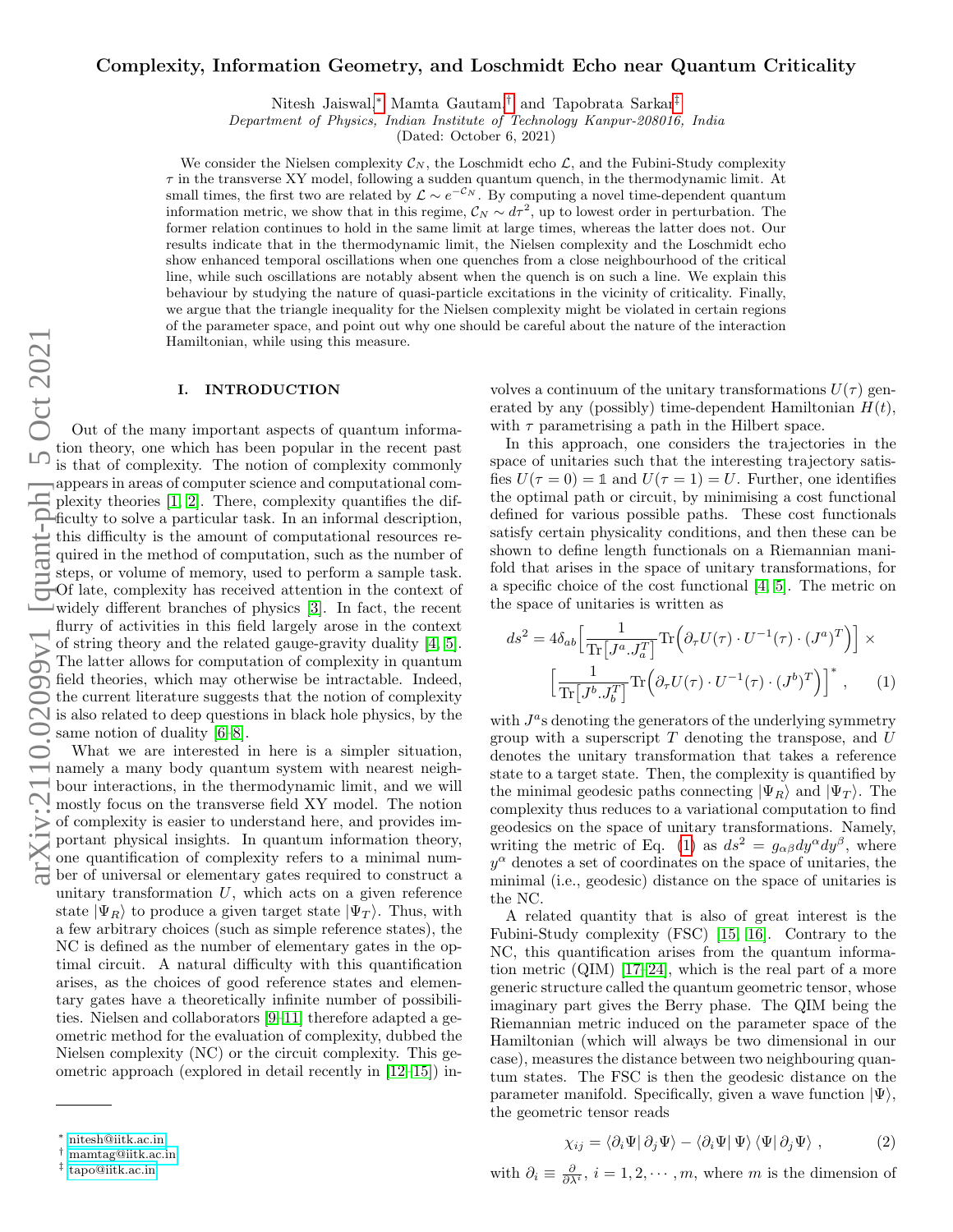the parameter space  $\vec{\lambda}$ . The metric on the parameter manifold  $g_{ij} = \text{Re}[\chi_{ij}]$ . Given the QIM, geodesic equations on the parameter manifold are computed in a standard fashion but these often need to be solved numerically. If we parametrise the geodesic distance by an affine parameter, then inverting the geodesic equation (possibly numerically) gives a measure of the FSC. In this work, we will be interested in a quench situation, where the FSC becomes time dependent.

Another important quantity which has been studied in great details in the literature for over more than a decade now, is the Loschmidt echo (LE), denoted here by  $\mathcal{L}$ , originally introduced in the context of quantum chaos [\[25\]](#page-9-14), and defined as

<span id="page-1-0"></span>
$$
\mathcal{L} = |\langle \Psi_0 | e^{iHt} e^{-iH_Ft} | \Psi_0 \rangle|^2 = |\langle \Psi_0 | e^{-iH_Ft} | \Psi_0 \rangle|^2 , \quad (3)
$$

where  $|\Psi_0\rangle$  is an initially prepared ground state of the transverse  $XY$  model. Here,  $H$  is a time-independent Hamiltonian and  $H_F = H + H_I$ , with  $H_I$  being a perturbative interac-tion. The second expression in Eq. [\(3\)](#page-1-0) follows as  $|\Psi_0\rangle$  is an eigenstate of H. The LE is in a broad sense a dynamical version of the QIM, and its decay and revival structures have received a lot of attention in the past decade [\[26\]](#page-9-15), and will be of interest to us in this paper.

In [\[15\]](#page-9-10), the NC and FSC of a transverse XY spin chain was studied in a static situation, following a related work of [\[12\]](#page-9-9) in the context of the Kitaev model. It was shown in [\[15\]](#page-9-10) that the derivative of the complexity is a clear indicator of zero temperature quantum phase transitions (QPTs) in the XY model, in the sense that it becomes divergent at the location of such transitions. Here, we first show some analytic results for the NC of the model, when the reference and target states are separated by a small change in the parameters. This way, we are able to explicitly show that the infinitesimal NC is related to the FSC, a formal argument for which was put forward in [\[15\]](#page-9-10). In fact, this allows us to check an important issue. Since the NC measures a distance, it should follow the triangle inequality. What we find here is that this inequality is not satisfied even in the infinitesimal version of the NC, an issue that deserves further study and will be commented upon here.

We thereafter analyse a time-dependent sudden quench situation, with the XY model coupled to a central spin-1/2 system [\[27–](#page-9-16)[29\]](#page-9-17). This was studied first by Zanardi and collaborators [\[30\]](#page-9-18) (see also [\[31–](#page-9-19)[37\]](#page-10-0)) in the context of the LE. Here, we study this model in the context of the NC and the FSC and compare these with the LE. Interestingly, in the thermodynamic limit, we show that for all times, a very generic formula that holds in most part of the parameter space of the XY model is  $\mathcal{L} = e^{-\mathcal{C}_N}$ . While for small times we find that  $\mathcal{L} \equiv e^{-d\tau^2}$ , this relation is nonetheless challenged at large times. In this paper, we further obtain the following results. a) While  $\mathcal L$  and the derivative of  $\mathcal C_N$  are indicators of quantum phase transitions for all times,  $\tau$  only indicates such transitions at large times. b) In the thermodynamic limit,  $\mathcal{L}$  and  $\mathcal{C}_N$  show enhanced temporal oscillations when one quenches from the critical line, while such oscillations are completely absent when the quench is on such a line, and this is explained by studying the nature of quasi-particle excitations in the vicinity of this line. Finally, we also make some observations about the triangle inequality for  $\mathcal{C}_N$ . We show that this might be violated in certain cases and this indicates that the current study must be further pursued.

## <span id="page-1-3"></span>II. TIME-INDEPENDENT NIELSEN COMPLEXITY

To set up the notations and conventions used in the rest of this paper, we will first revisit some issues regarding the transverse XY model. We consider the one-dimensional spin-1/2 XY model in a transverse magnetic field, one which exhibits quantum phase transitions. The Hamiltonian of the model reads

<span id="page-1-1"></span>
$$
H = -\sum_{l=-M}^{M} \left( \frac{1+\gamma}{4} \sigma_l^x \sigma_{l+1}^x + \frac{1-\gamma}{4} \sigma_l^y \sigma_{l+1}^y - \frac{h}{2} \sigma_l^z \right) , \quad (4)
$$

where  $M = (N-1)/2$ , for odd N,  $\gamma$  is the anisotropy parameter, and h the applied magnetic field, and  $\sigma$  denotes the Pauli matrices. Quantum phase transitions in this model occurs on the lines  $|h| = 1$  and on  $\gamma = 0$ . To see this, the model is diagonalised using the Jordan-Wigner, Fourier and Bogoliubov transformations, and the energy eigenvalues are

$$
\Lambda_{k\pm} = \pm \sqrt{(\cos k + h)^2 + (\gamma \sin k)^2},\tag{5}
$$

with  $k = \frac{2\pi\lambda}{N}$ ,  $\lambda = -\frac{N-1}{2}, \dots, -1, 0, 1, \dots, \frac{N-1}{2}$ . The energy gap reads

$$
\Delta(k) = \Lambda_{k+} - \Lambda_{k-} = 2\sqrt{(\cos k + h)^2 + (\gamma \sin k)^2} .
$$
\n(6)

The spectrum is gapless on the line  $\gamma = 0$ ,  $|h| \leq 1$ , which signals an anisotropic transition line between two ferromagnetically ordered phases, and at  $|h| = 1$  (for  $k = 0, \pi$ ), which are the Ising transition lines between a ferromagnetic and a paramagnetic phase. The ground state of the model is given by

$$
|\Psi_0\rangle_{h,\gamma} = \prod_{k>0} \left[ \cos\left(\frac{\theta_k}{2}\right) |0\rangle_k |0\rangle_{-k} - i \sin\left(\frac{\theta_k}{2}\right) \right] \times |1\rangle_k |1\rangle_{-k} \right], (7)
$$

where  $|0\rangle_k$  and  $|1\rangle_k$  denote the vacuum and the single excitation states of Jordan-Wigner fermions with momentum k. The Bogoliubov angle  $\theta_k$  is given from

<span id="page-1-2"></span>
$$
\cos \theta_k = \frac{\cos k + h}{\sqrt{(\cos k + h)^2 + (\gamma \sin k)^2}} \ . \tag{8}
$$

As was derived in [\[12\]](#page-9-9) and extensively discussed in [\[12\]](#page-9-9), [\[15\]](#page-9-10), the NC (denoted by  $\mathcal{C}_N$ ) of a quadratic Hamiltonian is expressed in terms of the Bogoliubov angle  $\theta_k$  that characterises its ground state, i.e.,  $\mathcal{C}_N = \sum |\Delta \theta_k|^2$ , where k  $\Delta\theta_k = (\theta_k^T - \theta_k^R)/2$ . Here,  $\theta_k^R$  and  $\theta_k^T$  are the Bogoliubov angles corresponding to reference and target states  $|\Psi_R\rangle$  and  $|\Psi_T\rangle$  that we have discussed above.

We now write for the reference and the target states,  $h^R =$ h and  $h^T = h + \delta$ , for a fixed non-zero value of the anisotropy parameter  $\gamma$ . Assuming small  $\delta$ , we expand the NC up to a desired order in  $\delta$ , remembering that this series expansion is rendered invalid for regions of h that are infinitesimally close to the Ising phase transition. In the thermodynamic limit, it is then a fairly standard exercise to calculate the terms order by order in  $\delta$  by going to the complex plane, and computing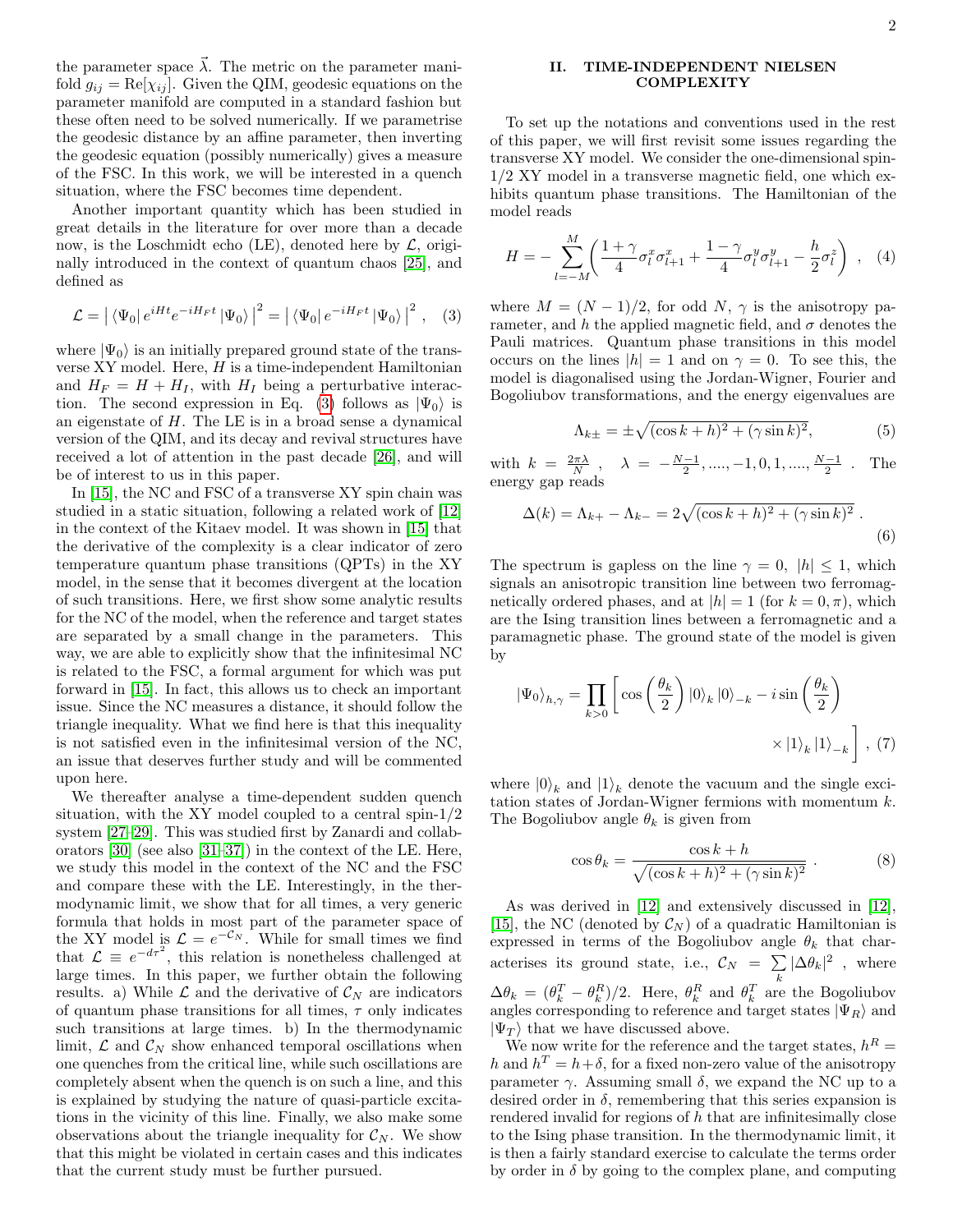residues, where we replace  $\sum_{k} = N/(2\pi) \int_{0}^{\pi} dk$ . Here and everywhere else, in the thermodynamic limit, we will work with quantities per system size, and suppress the factor of N. Doing this, we finally obtain,

<span id="page-2-0"></span>
$$
\mathcal{C}_{N}|_{|h|<1} = \frac{\delta^{2}}{16|\gamma|(1-h^{2})} + \frac{h\delta^{3}}{16|\gamma|(1-h^{2})^{2}} \n+ \frac{\delta^{4}(7\gamma^{2}(3h^{2}+1)+h^{2}-1)}{384|\gamma|^{3}(1-h^{2})^{3}} + \mathcal{O}(\delta^{5}) \n\mathcal{C}_{N}|_{|h|>1} = \frac{\gamma^{2}\delta^{2}|h|}{16(h^{2}-1)\mathcal{A}^{3}} \n+ \frac{\gamma^{2}\delta^{3}(\gamma^{2}+4h^{4}+(\gamma^{2}-3)h^{2}-1)}{32(h^{2}-1)^{2}\mathcal{A}^{5}} + \mathcal{O}(\delta^{4}), \quad (9)
$$

with  $\mathcal{A} = \sqrt{h^2 + \gamma^2 - 1}$ , and the  $-(+)$  signs in the second term of the second equation above refers to the region  $h >$  $1(< -1)$ , respectively. The coefficients of  $\delta^2$  in the first terms of the right hand side of the two equations in Eq. [\(9\)](#page-2-0) are the components of the information metric in the  $h - \gamma$  plane [\[20\]](#page-9-20), [\[19\]](#page-9-21). This is in lines with the argument given in [\[15\]](#page-9-10), i.e., the infinitesimal NC (with the differential element dh identified with  $\delta$ ) gives the line element on the parameter space. The other terms in this equation represent higher order corrections. Similarly, for a fixed value of the magnetic field h, writing  $\gamma^R = \gamma$  and  $\gamma^T = \gamma + \delta$ , we obtain

$$
\mathcal{C}_N\big|_{|h|<1} = \frac{\delta^2}{16|\gamma|(|\gamma|+1)^2} \mp \frac{(3|\gamma|+1)\delta^3}{32\gamma^2(|\gamma|+1)^3} \n+ \frac{(|\gamma|(43|\gamma|+28)+7)\delta^4}{384|\gamma|^3(|\gamma|+1)^4} + \mathcal{O}(\delta^5) , \quad (10)
$$

where the  $-(+)$  sign in the second term has to be used for  $\gamma > 0 \, (< 0$ ), respectively. The expression for  $\mathcal{C}_N \big|_{|h| > 1}$  being too cumbersome to reproduce here, although we note that the  $\mathcal{O}(\delta^2)$  term is indeed the  $\gamma - \gamma$  component of the information metric listed in [\[20\]](#page-9-20), [\[19\]](#page-9-21).

A similar exercise can be done for the reference state being at  $(h, \gamma)$  and the target state at  $(h + \delta, \gamma + \delta)$  where for the sake of simplicity, we choose the value of the target parameters to be shifted by the same amount  $\delta$ . In this case also, the expression for the complexity can be evaluated perturbatively, but are lengthy beyond the second order. We find that

<span id="page-2-1"></span>
$$
\mathcal{C}_N\big|_{|h|<1} = \frac{\delta^2 \left(2 - h^2 + |\gamma|(|\gamma| + 2)\right)}{16|\gamma|(|\gamma| + 1)^2 \left(1 - h^2\right)} + \mathcal{O}(\delta^3) \ . \tag{11}
$$

That Eqs. [\(9\)](#page-2-0) - [\(11\)](#page-2-1) give excellent approximations to the NC on the  $h - \gamma$  parameter space except for points arbitrarily close to the critical lines, is readily checked, by comparing with the numerically obtained values. Close to these lines however, the perturbative expansion in  $\delta$  up to the first few orders that we have done here is inadequate, and higher order terms start contributing significantly. One therefore has to be careful in applications of the equations derived here, namely that the  $\delta$ -expansion should not be used to describe the physics of the cross-over regions.

Now from the above discussion, we can examine the triangle inequality for the NC. Broadly speaking, since the NC relates to a distance on a Riemannian manifold, the sum of the complexities resulting out of reaching a target state from a given reference by two distinct operations should be greater than the complexity of reaching the target by a single operation from the reference. We start with a given reference state  $(h, \gamma)$  and reach a target state  $(h + \delta, \gamma + \delta)$ . We can reach the target state by a combination of two operations  $\mathcal{O}_1$  :  $(h, \gamma) \rightarrow (h + \delta, \gamma)$  and  $\mathcal{O}_2$  :  $(h + \delta, \gamma) \rightarrow$  $(h + \delta, \gamma + \delta)$ . Alternatively, we can reach it by a single operation  $\mathcal{O}: (h, \gamma) \to (h + \delta, \gamma + \delta)$ . The triangle inequality then implies that  $\Delta = (\mathcal{C}_N^{\mathcal{O}_1} + \mathcal{C}_N^{\mathcal{O}_2}) - \mathcal{C}_N^{\mathcal{O}} \geq 0$  (for further discussions, see the recent article [\[38\]](#page-10-1)). We find that

<span id="page-2-2"></span>
$$
\Delta|_{|h|<1} = \pm \frac{\delta^3}{32\gamma^2 (1-h^2)} \pm \frac{\delta^4 (8\gamma h - 3(1-h^2))}{192\gamma^3 (1-h^2)^2} + \mathcal{O}(\delta^5)
$$

$$
\Delta|_{|h|>1} = \pm \frac{\gamma \delta^2}{8\mathcal{A}^3} + \mathcal{O}(\delta^3) , \qquad (12)
$$

where the  $+(-)$  sign in the first equation has to be used for  $\gamma > 0$ (< 0), respectively, and the +(−) sign in the second equation has to be used for  $h > 1 \, \langle \, -1 \rangle$ , respectively. Thus, for  $|h| < 1$ , at  $\mathcal{O}(\delta^2)$ , there is no contribution to  $\Delta$ . However,

<span id="page-2-3"></span>

FIG. 1:  $\Delta$  as a function of h and  $\gamma$  with  $\delta = 0.1$ 

as one approaches the critical lines  $|h| = 1$ , the situation changes and  $\Delta$  starts getting contributions from  $\mathcal{O}(\delta^3)$  terms, enhanced by the  $\sim (1-h)$  terms in the denominator of Eq. [\(12\)](#page-2-2). There is however no divergence here, as the power of the infinitesimals will always be non-negative, as is apparent from this equation. Let us focus on the region  $\gamma > 0$ , and take  $\delta > 0$ . With these assumptions, for  $h - 1 \sim \mathcal{O}(\delta)$ upto which our series expansion is maximally valid,  $\Delta|_{|h|<1}$  is positive definite, as should be the case. However, we find that  $\Delta|_{h<-1}$  becomes negative. The triangle inequality seems to be violated here. To avoid this, we can define the target state as  $(h + \text{sign}(h)\delta, \gamma + \text{sign}(\gamma)\delta)$ , in which case the violations of the triangle inequality is avoided.

Doing this, the overall picture is that whereas deep in the ferromagnetically or paramagnetically ordered phases, infinitesimal  $\Delta$  is always close to zero, it picks up a finite value when the path is close to a critical point, the effect being enhanced when the multi-critical point is approached. All these facts are illustrated in Figure [\(1\)](#page-2-3), where we have defined the target states along with the signs of the parameters as discussed above, and by numerical integration, we show  $\Delta$  on the  $h-\gamma$  plane in the thermodynamic limit, with  $\delta = 0.1$ .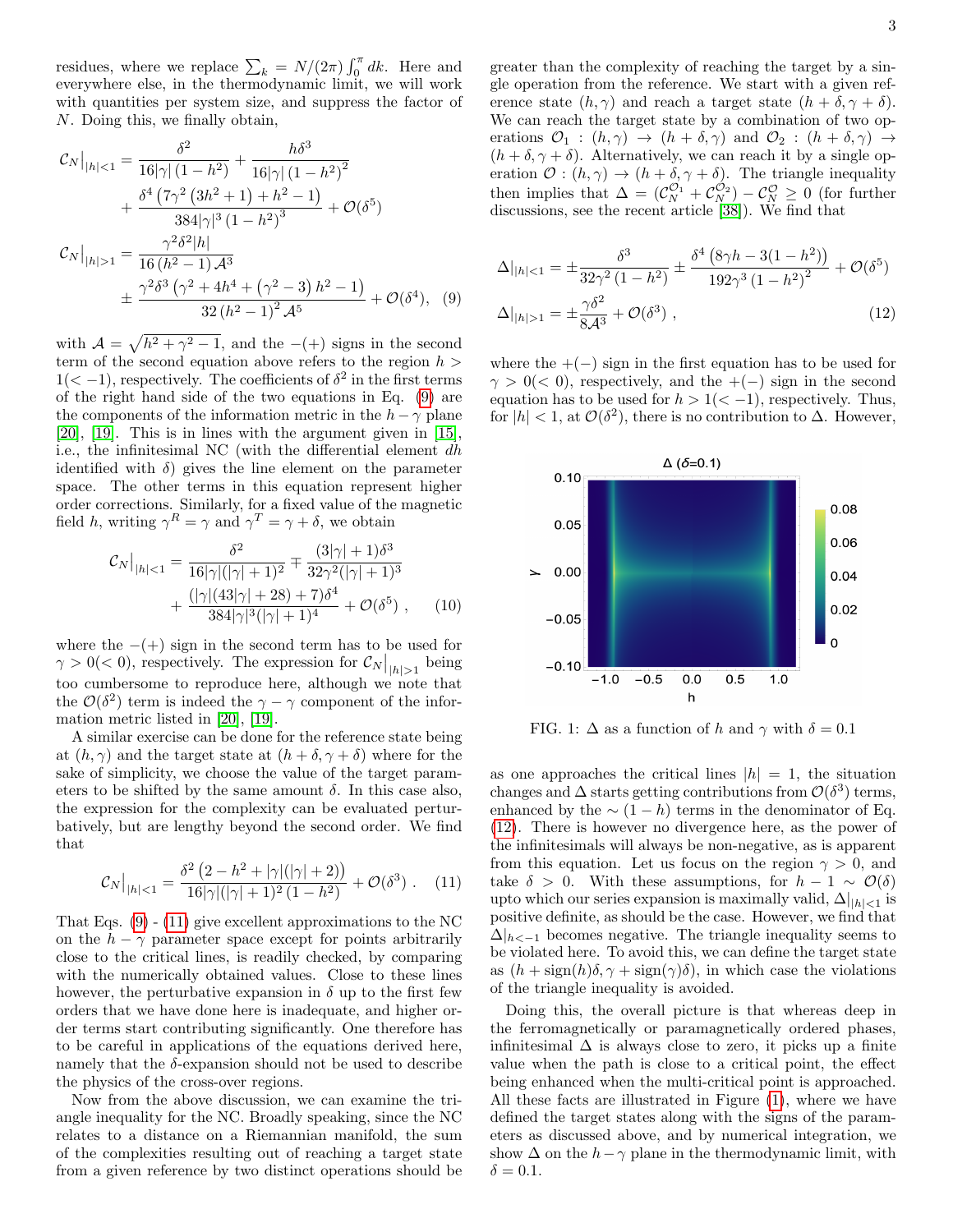### III. QUENCH SCENARIOS

We now consider the XY model with a quantum quench, assuming the sudden quench approximation. Here, following the original work of [\[30\]](#page-9-18), we consider an XY model environment coupled to a two-level central spin-1/2 system. Due to this coupling, the wave function of the XY model evolves in two distinct branches, as the central spin backreacts differently on the environment depending on whether it is in the ground state  $|g\rangle$  or the excited state  $|e\rangle$ . We will take the interaction Hamiltonian to be  $H_I$ , so that the total Hamiltonian is  $H_F = H + H_I$ , with H given in Eq. [\(4\)](#page-1-1), and

<span id="page-3-0"></span>
$$
H_I = c_1 \frac{\delta}{2} |e\rangle \langle e| \sum_{l=1}^N \sigma_l^z
$$
  
-  $c_2 \frac{\delta}{4} |e\rangle \langle e| \sum_{l=1}^N (\sigma_l^x \sigma_{l+1}^x - \sigma_l^y \sigma_{l+1}^y)$ . (13)

The first coupling term which corresponds to a transverse quench was studied in [\[30\]](#page-9-18) and the second one, corresponding to an anisotropic quench was elaborated upon in [\[37\]](#page-10-0). Here,  $c_1, c_2 = 0, 1$  correspond to turning the coupling(s) off or on respectively, and we have taken the same interaction strength  $\delta$ , which simplifies the computations considerably while bringing out the essential physics.

By a fairly standard approach, one first writes the ground state  $|\Psi_0\rangle_{h,\gamma}$  of H in terms of that of  $H_F$ , labeled  $|\Psi_{0,k}\rangle_{h+c_1\delta,\gamma+c_2\delta}$  for the kth Fourier mode. This gives

$$
|\Psi_0\rangle_{h,\gamma} = \prod_{k>0} \left[ \cos \Omega_k - i \sin \Omega_k \chi_k^{\dagger} \chi_{-k}^{\dagger} \right] |\Psi_{0,k}\rangle_{h+c_1\delta,\gamma+c_2\delta} ,
$$
\n(14)

where we have defined

$$
\Omega_k = \frac{1}{2} \left[ \theta_k(h, \gamma) - \theta_k(h + c_1 \delta, \gamma + c_2 \delta) \right]
$$
  
\n
$$
\chi_k = \cos \left( \frac{\theta_k(h + c_1 \delta, \gamma + c_2 \delta)}{2} \right) c_k
$$
  
\n
$$
+ i \sin \left( \frac{\theta_k(h + c_1 \delta, \gamma + c_2 \delta)}{2} \right) c_{-k}^{\dagger}, \qquad (15)
$$

with the operators  $c_k$  and  $c_{-k}^{\dagger}$  being the Fourier operators, and  $\theta_k$  is the Bogoliubov angle defined in Eq. [\(8\)](#page-1-2) with the arguments appropriately defined.

To compute the complexity, the reference and the target states are chosen to be  $|\Psi_0\rangle_{h,\gamma}$  and  $|\Psi_e(t)\rangle$  respectively, where, for a transverse quench with  $c_1 = 1$  and  $c_2 = 0$  for example,  $|\Psi_e(t)\rangle = e^{-iH_F(h+\delta,\gamma)t} |\Psi_0\rangle_{h,\gamma}$ , i.e.,

<span id="page-3-4"></span>
$$
|\Psi_e(t)\rangle = \prod_{k>0} e^{-i\epsilon_k (h+\delta,\gamma)t} \left[ \cos(\Omega_k) - i \sin(\Omega_k) \times \chi_k^{\dagger} \chi_{-k}^{\dagger} e^{-2i\epsilon_k (h+\delta,\gamma)t} \right] |\Psi_{0,k}\rangle_{h+\delta,\gamma}.
$$
 (16)

The computation of the NC is now standard, and was outlined in [\[12\]](#page-9-9). The final result for a general quench is

<span id="page-3-1"></span>
$$
\mathcal{C}_N(t) \equiv \sum_k \mathcal{C}_{Nk} = \sum_k \Phi_k^2(h + c_1 \delta, \gamma + c_2 \delta, t) , \qquad (17)
$$

where

<span id="page-3-6"></span>
$$
\Phi_k = \arccos\left(\sqrt{1 - \sin^2(2\Omega_k)\sin^2(\epsilon_k(h + c_1\delta, \gamma + c_2\delta)t)}\right),
$$
\n(18)

\nwith the single particle excitations  $\epsilon_k(h + c_1\delta, \gamma + c_2\delta) = \sqrt{(h + c_1\delta + \cos k)^2 + (\gamma + c_2\delta)^2\sin^2 k}$ . We also record the expression for the Loschmidt echo  $\mathcal L$  given from Eq. (3). Noting that  $|\Psi_0\rangle_{h,\gamma}$  is an eigenket of  $H$ , we get  $\log \mathcal L = \sum_k \mathcal L_k$ , with

<span id="page-3-5"></span>
$$
\mathcal{L}_k = \log \left( 1 - \sin^2(2\Omega_k) \sin^2(\epsilon_k (h + c_1 \delta, \gamma + c_2 \delta)t) \right) . \tag{19}
$$

Evidently then, at small times, by expanding the arccosine and the logarithm, we have the relation

<span id="page-3-3"></span>
$$
\mathcal{L} \simeq e^{-\mathcal{C}_N} \ , \ t \to 0 \ . \tag{20}
$$

We now illustrate this with the transverse quench.

#### A. Transverse Quench : Complexity at small times

First, we consider a transverse quench, obtained by setting  $c_1 = 1$  and  $c_2 = 0$  in Eq. [\(13\)](#page-3-0). Here, for small t and small  $\delta$ , we proceed by expanding the complexity of Eq. [\(17\)](#page-3-1) in an appropriate power series. Due to the nature of the terms involved, a controlled expansion (in terms of a single small parameter) is not possible here, and the two small parameters t and  $\delta$  come with unequal powers. Hence we retain smallest powers in both. Then, by following the same procedure as outlined in section [\(II\)](#page-1-3), we get up to low orders in  $\delta$  and t,

<span id="page-3-2"></span>
$$
\mathcal{C}_{N}|_{|h|<1} = \mathcal{C}_{N}^{reg} + \frac{|\gamma|\delta^{2}t^{2}}{2(|\gamma|+1)} - \frac{h\gamma^{2}\delta^{3}t^{4}}{3(1+|\gamma|)^{2}},
$$
\n
$$
\mathcal{C}_{N}|_{|h|>1} = \mathcal{C}_{N}^{reg} + \frac{\gamma^{2}\delta^{2}t^{2}(|h| - A)}{2\mathcal{A}(1-\gamma^{2})} + \frac{\gamma^{2}\delta^{3}t^{4}(\gamma^{2} - |h|(\gamma^{2}+1)(\mathcal{A} - |h|) - 1)}{3\mathcal{A}(1-\gamma^{2})^{2}}.
$$
\n(21)

These are also the analytic expressions for  $(-\log \mathcal{L})$  in the small t limit, in the mentioned regions of h. Here, the  $+$  sign in the second line of the second equation above is appropriate for  $h > 1$  while in the region  $h < -1$ , one requires to use the − sign. The higher orders terms in these equations are lengthy, and we omit them for brevity. Also, the "regular" term in the expressions (i.e., ones that do not have any pole in the complex plane and are evaluated directly) is given by  $\mathcal{C}_{N}^{reg} = -\frac{1}{12}\gamma^2 \delta^2 t^4$  to the order that we are considering.

In Fig. [\(2\)](#page-4-0), we show  $\mathcal{C}_N$  computed from Eq. [\(21\)](#page-3-2) as a function of h for  $\gamma = 0.5$  and  $\delta = 0.1$ , for three different values  $t = 0.5$  (bottom),  $t = 1$  (middle) and  $t = 1.5$  (top). The numerically computed values are indistinguishable for the first two values of t, and starts differing from the approximate value of Eq. [\(21\)](#page-3-2) only for larger values of the time, where is shown by the dashed black curve, which depicts the numerical value of  $\mathcal{C}_N$  computed from Eq. [\(17\)](#page-3-1) at  $t = 1.5$  for  $(\gamma, \delta) = (0.5, 0.1)$ , in the thermodynamic limit. The dotted brown line in the figure corresponds to  $(-\log \mathcal{L})$  computed numerically in the thermodynamic limit at  $t = 1.5$ , which is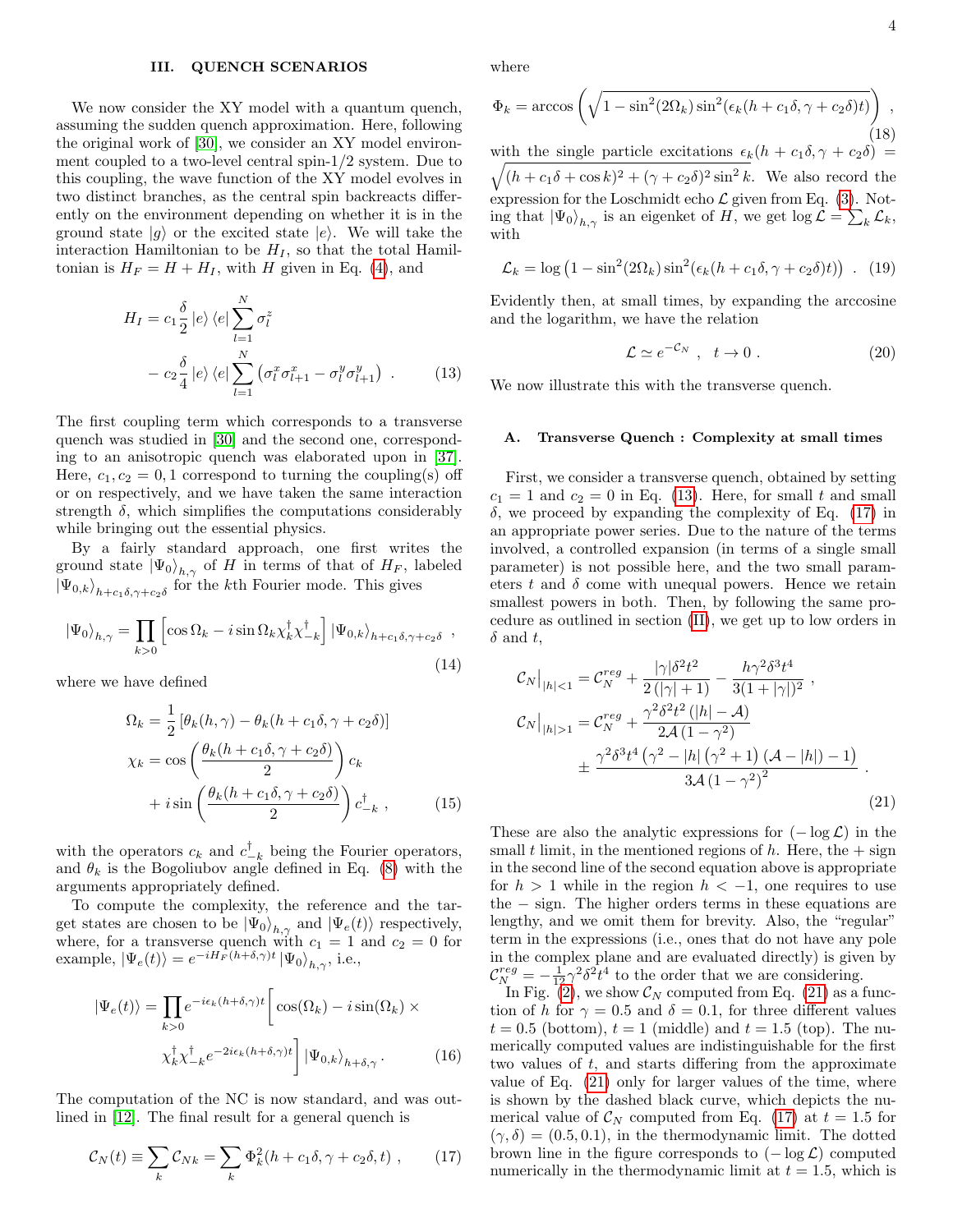<span id="page-4-0"></span>

FIG. 2:  $\mathcal{C}_N$  and  $(-\log \mathcal{L})$  as a function of h for a transverse quench with  $\gamma = 0.5$  and  $\delta = 0.1$  for  $t = 0.5$  (bottom), 1 (middle) and 1.5 (top). The numerically computed  $\mathcal{C}_N$  at  $t = 1.5$  is shown by the dashed black line, from which  $(-\log \mathcal{L})$  shown by the brown dotted line (at  $t = 1.5$ ) is indistinguishable.

indistinguishable from  $\mathcal{C}_N$ , confirming Eq. [\(20\)](#page-3-3). For values of t smaller than this,  $(-\log \mathcal{L})$  is indistinguishable from  $\mathcal{C}_N$ computed via Eq. [\(21\)](#page-3-2).

A similar analysis holds for the anisotropic quench, and we have left the details to Appendix [A.](#page-9-22) To compare with the transverse quench, we present the behaviour of the  $\mathcal{C}_N$  and  $(-\log \mathcal{L})$  with  $\gamma$  in Fig.[\(3\)](#page-4-1) for the anisotropic quench case, using Eq. [\(A1\)](#page-9-23). The solid lines in this figure correspond to  $t = 0.5$  (bottom),  $t = 1$  (middle) and  $t = 1.5$  (top). As before, we find that the numerically evaluated value of  $C_N$ and  $(-\log \mathcal{L})$  here are indistinguishable at small values of t with the ones computed via Eq. [\(A1\)](#page-9-23), and that the difference coming for larger values, depicted by the dashed black line corresponding to  $t = 1.5$ . The dotted brown line in this figure indicates ( $-\log \mathcal{L}$ ) which is again indistinguishable from  $\mathcal{C}_N$ , as was the case with the transverse quench.

<span id="page-4-1"></span>

FIG. 3:  $\mathcal{C}_N$  and  $(-\log \mathcal{L})$  as a function of  $\gamma$  for an anisotropic quench with  $h = 0.5$  and  $\delta = 0.1$  for  $t = 0.5$ (bottom), 1 (middle) and 1.5 (top). The numerically computed  $\mathcal{C}_N$  at  $t = 1.5$  is shown by the black dashed line, which is indistinguishable from  $-(\log \mathcal{L})$  shown in dotted brown.

For both the transverse and the anisotropic quench

schemes, it is clear from Figures [\(2\)](#page-4-0) and [\(3\)](#page-4-1) that the NC, and the LE shows their nonanalytical nature at the critical points i.e.,  $|h| = 1$  and  $\gamma = 0$ . As in the time-independent case, this is how  $\mathcal{C}_N$  is indicative of the zero temperature quantum phase transitions at the Ising and the critical anisotropy lines. We will now tie up this result with the QIM.

#### B. Transverse Quench : QIM at small times

As we have mentioned in the beginning of this section, the quench scenario that we consider here is obtained by coupling the transverse XY model to a central spin 1/2 system. Once the interaction Hamiltonian is turned on, an initially prepared ground state of the XY model  $|\Psi_0\rangle_{h,\gamma}$  evolves in two branches, which we denote by  $|\Psi_g(t)\rangle = e^{-iHt} |\Psi_0\rangle_{h,\gamma}$ and  $|\Psi_e(t)\rangle = e^{-iH_F t} |\Psi_0\rangle_{h,\gamma}$ . The full wave function can then be written as

<span id="page-4-2"></span>
$$
|\Psi(t)\rangle = k_g|g\rangle \otimes |\Psi_g(t)\rangle + k_e|e\rangle \otimes |\Psi_e(t)\rangle , \qquad (22)
$$

where the central two-level system is initially prepared in the normalised state  $k_g |g\rangle + k_e |e\rangle$ . The precise values of the coefficients  $k_g$  and  $k_e$  (with  $|k_g|^2 + |k_e|^2 = 1$ ) are unimportant as far as the NC and the LE is concerned. However, if we want to find the QIM corresponding to the full wavefunction, we find using Eq. [\(2\)](#page-0-4) and Eq. [\(22\)](#page-4-2) that

<span id="page-4-3"></span>
$$
g_{ij} = |k_g|^2 g_{ij}^g + |k_e|^2 g_{ij}^e + |k_g k_e|^2 \mathcal{A}_i \mathcal{A}_j^*,
$$
 (23)

where  $A_i = \langle \partial_i \Psi_g(t) | \Psi_g(t) \rangle - \langle \partial_i \Psi_e(t) | \Psi_e(t) \rangle$ . Here,  $g_{ij}^g$  and  $g_{ij}^e$  are the metrics computed out of only the ground or only the excited state wavefunctions in Eq. [\(22\)](#page-4-2), respectively. For  $\delta = 0, \mathcal{A}_i = 0$  and we readily see that the QIM reduces to that of the ground state of the transverse XY model. However, for non-zero  $\delta$ , the situation is more intricate, although even in that case, in a perturbative expansion in  $\delta$ , the  $\mathcal{O}(\delta^0)$ term in  $g_{ij}^e$  combines with  $g_{ij}^g$  to produce the ground state QIM.

Now in order to compare with the NC or the LE, the full wavefunction is less useful, and we will need to focus on the QIM computed out of  $|\Psi_e(t)\rangle$ . This is because as we have already discussed, as far as the NC is concerned, the reference and target states are taken to be  $|\Psi_0\rangle_{h,\gamma}$  and  $|\Psi_e(t)\rangle$ . Even if we took the reference state to be  $|\Psi_g(t)\rangle$ , the NC (Eq. [\(17\)](#page-3-1)) remains unchanged, as  $|\Psi_0\rangle_{h,\gamma}$  and  $|\Psi_g(t)\rangle$  are related only by a phase. To contrast the FSC with the NC and LE, it is then more appropriate to compute the QIM corresponding to  $|\Psi_e(t)\rangle$ . Indeed, as we will see now, this provides interesting insights.

Of course, one might wonder that for the transverse quench, since  $\gamma$  is held fixed, one would not obtain a meaningful metric tensor, since  $h$  is the only variable. Interestingly, in this case, we obtain a time component of the metric. For the QIM of the ground state of the transverse XY model or for the time evolved ground state, this is absent essentially due to the same argument as above : the time evolution of  $|\Psi_0\rangle_{h,\gamma}$  with H simply adds a constant phase factor. For  $|\Psi_e(t)\rangle$ , the situation is more non-trivial, and gives rise to a  $t-t$  component of the metric. The metric is then meaningful in the  $t - h$  plane.

We compute the information metric close to  $t = 0$ , and for small  $\delta$ . Using Eq. [\(16\)](#page-3-4) in Eq. [\(2\)](#page-0-4), we find here after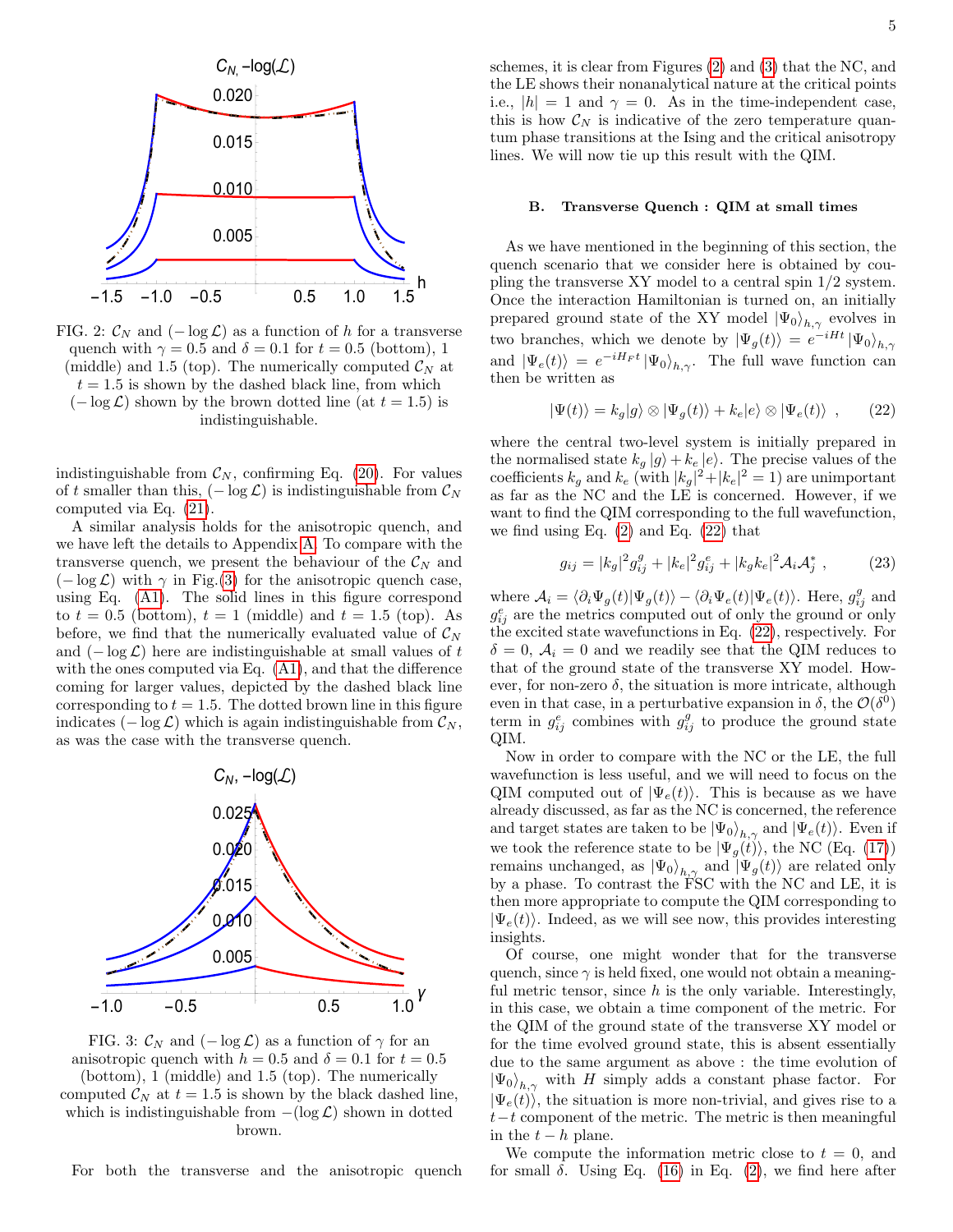an elaborate but straightforward computation that there is a  $\delta = 0$  component of the QIM which reduces to the QIM of the ground state of the transverse XY model reported in [\[20\]](#page-9-20), [\[19\]](#page-9-21) (of which only the  $g_{hh}$  component is relevant here, from the arguments above). This is more appropriately related to  $g_{ij}^g$ as discussed after Eq. [\(23\)](#page-4-3). The components proportional to powers of  $\delta$  are the quantities of interest here and we present them below (we drop the superscript  $e$  in the expressions below to avoid cluttering of notation). We get, up to the lowest orders in t and  $\delta$ ,

<span id="page-5-0"></span>
$$
g_{tt}|_{|h|<1} = \frac{|\gamma|\delta^2}{2(1+|\gamma|)},
$$
  
\n
$$
g_{tt}|_{|h|>1} = \frac{\gamma^2 \delta^2 (|h| - A)}{2A(1 - \gamma^2)},
$$
  
\n
$$
g_{hh}|_{|h|<1} = -\frac{h\gamma^2 \delta t^4}{3(1+|\gamma|)^2},
$$
  
\n
$$
g_{hh}|_{|h|>1} = \pm \frac{\gamma^2 \delta t^4 (\gamma^2 - |h| (\gamma^2 + 1) (A - |h|) - 1)}{3A(1 - \gamma^2)^2},
$$
  
\n
$$
g_{th} = \frac{t}{\delta} g_{tt} + \frac{\delta}{t} g_{hh} - \frac{1}{6} \gamma^2 \delta t^3,
$$
\n(24)

where the  $+(-)$  sign in the fourth equation refers to the region  $h > 1(h < -1)$ , respectively, and the expression for  $g_{th}$  is valid for both the  $|h| < 1$  and  $|h| > 1$  regions. A similar analysis holds for the anisotropic quench, and we have left the details to Appendix [A.](#page-9-22) Note that the expression for  $g_{tt}$ is exact. As can be checked from Eq. [\(2\)](#page-0-4), there are no corrections to this expression beyond  $\mathcal{O}(\delta^2)$ .

From Eq. [\(21\)](#page-3-2) and Eq. [\(24\)](#page-5-0), we readily see that the lowest order terms in  $\mathcal{C}_N$  and  $d\tau^2$  is  $\mathcal{O}(\delta^2 t^2)$ , and at this order, we have  $\mathcal{C}_N \sim d\tau^2$ , once we identify in the line element  $dh \sim \delta$ and  $dt \sim t$  (as appropriate for small times). Hence  $\mathcal{L} =$  $e^{-d\tau^2}$  for small times and to lowest order in the perturbing parameter  $\delta$ . The more general relation valid up to the order that we consider in Eqs. [\(21\)](#page-3-2) and [\(24\)](#page-5-0) is given as  $3\mathcal{C}_N =$  $d\tau^2 - C_N^{reg}$  where the last term was defined after Eq. [\(21\)](#page-3-2). That this last relation holds in the case of the anisotropic quench as well can be checked from the formulae presented in Appendix [A.](#page-9-22)

Whereas the relation between  $\mathcal{C}_N$  and  $\mathcal{L}$  essentially followed from their form at small times, the outlined relation with the line element of the QIM does not. Indeed, for the time-independent case, the relation  $C_N \sim d\tau^2$  between the NC and the QIM follows by definition of  $\mathcal{C}_N$  [\[15\]](#page-9-10). However, in the present situation, one cannot possibly guess this relation from the definition of  $\mathcal{C}_N$  in Eq. [\(17\)](#page-3-1). Quite surprisingly, the  $t - t$  component of the QIM plays a crucial role here. The fact that the three fundamental quantities used in the study of quantum information theory are related by a simple formula is indeed quite striking. We have established this here for a specific case of the transverse XY model.

### <span id="page-5-3"></span>C. Transverse Quench : FSC at small times

Having obtained the QIM, we now investigate the FSC for the transverse quenched model. We need to carefully clarify the meaning of the FSC here. As we have already mentioned, the QIM computed from  $|\Psi_e(t)\rangle$  also "contains" the static case, namely the ground state QIM appears at

 $\mathcal{O}(\delta^0)$ . However, this is more appropriately associated with the branch of the XY model that couples with the ground state of the central spin half system. Hence, it makes sense to study that part of metric which is dependent on  $\delta$  and reflects the true effects of the coupling of the XY model to the central spin. What we need to do here is to compute  $\tau$ as a function of the model parameters, and it will be enough for us to focus on the region  $|h| < 1$  to illustrate our point. We consider three cases, with  $\gamma = 0.5$ , and take the initial value of the time to be 0.01. In the first case, we consider  $h = 0.88, \delta = 0.1$ , the second case being  $h = 0.90, \delta = 0.05$ , and the third is  $h = 0.92, \delta = 0.01$ . In all cases, we numerically solve the two geodesic equations arising from Eq. [\(24\)](#page-5-0) with appropriate boundary conditions, which involve the initial values of  $t$  and  $h$ , and their derivatives with respect to the affine parameter. While in all cases we fix the initial value  $dh/d\tau = -0.1$ , the initial value of  $dt/d\tau$  is fixed from the normalisation condition  $g_{ij} (dx^i/d\tau)(dx^j/d\tau) = 1$ . This then determines the geodesic evolution of h with time. Now having obtained the numerical solution of the geodesic equations, we invert them using a standard root finding procedure in Mathematica. This will then give us the solution of the FSC as a function of  $h$ , up to the phase boundary. Fig.  $(4)$ 

<span id="page-5-1"></span>

FIG. 4: The affine parameter  $\tau$  as a function of h for initial values  $h = 0.88$  (solid red),  $h = 0.90$  (dashed blue) and  $h = 0.92$  (dotted black).

shows the affine parameter  $\tau$  as a function of h, with the initial values chosen as  $h = 0.88$  (solid red),  $h = 0.90$  (dashed blue) and  $h = 0.92$  (dotted black). Clearly, there is no special behaviour of  $\tau$  as we reach the phase boundary  $h = 1$ . The reason for this is clear. The metric for the excited state wavefunction at small times is regular throughout the region  $|h| < 1$  and so is the Ricci scalar computed out of this metric. The  $(t, h)$  parameter manifold is thus divergence-free and this information is reflected in the behaviour of the geodesics.

## <span id="page-5-2"></span>IV. TRANSVERSE QUENCH : COMPLEXITY AT FINITE TIMES

We will now consider the NC and the LE for a transverse quench at finite times, given from Eqs. [\(17\)](#page-3-1) and [\(19\)](#page-3-5), where we turn off the perturbation on  $\gamma$ . The analysis of  $\mathcal{C}_N$  and  $\mathcal L$  become complicated here, due to the nature of the expressions involved. However, we can make the following state-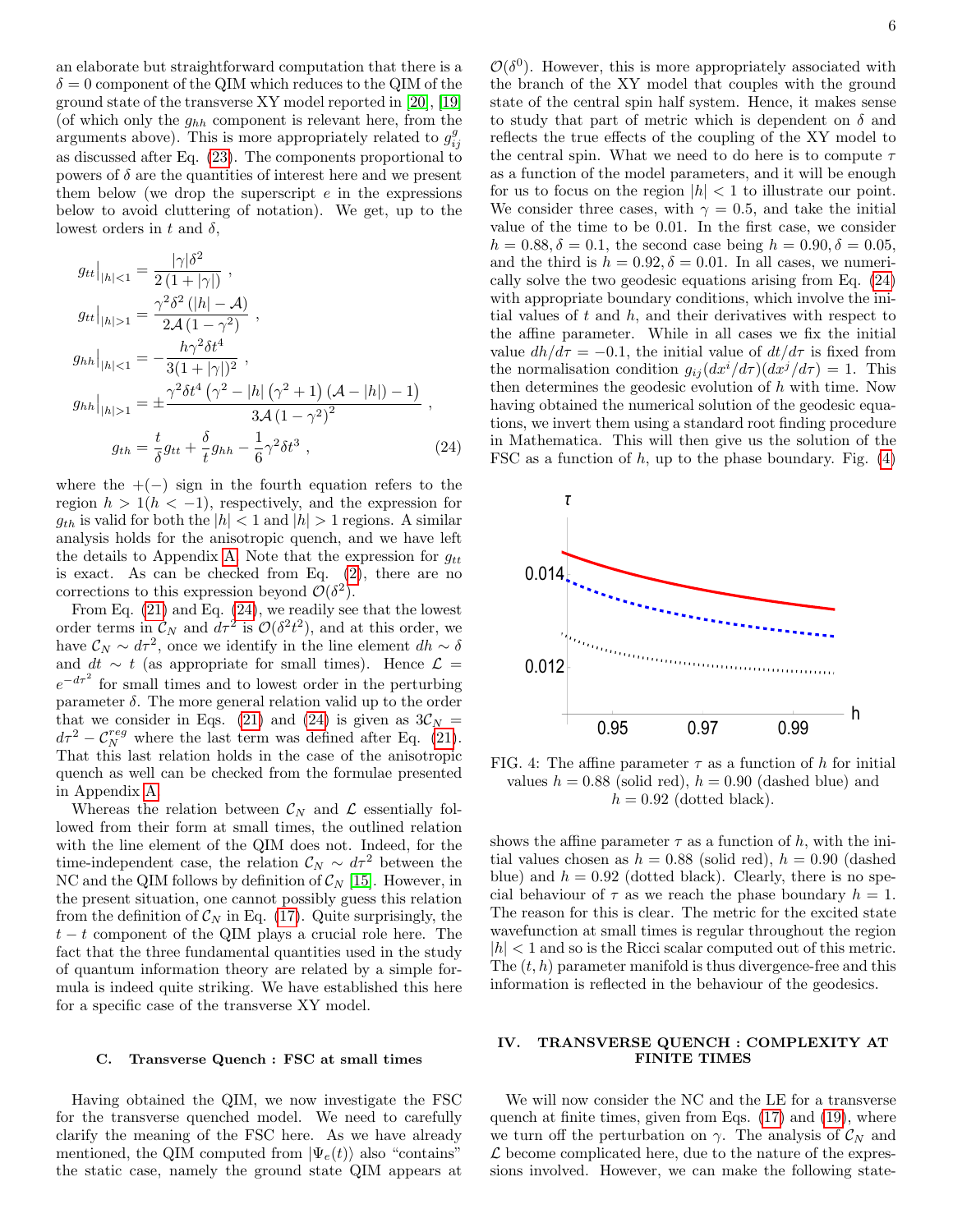<span id="page-6-0"></span>

FIG. 5:  $\sin^2(2\alpha_k)$  (solid blue),  $\mathcal{C}_{Nk}$  at  $t = 20$  (dashed black) and  $\mathcal{C}_{Nk}$  at  $t = 200$  (solid red) as a function of k for  $h = 0.8, \gamma = 0.5, \delta = 0.1$ .  $\mathcal{L}_k$  is plotted in dashed brown and is indistinguishable from the  $\mathcal{C}_{Nk}$  graphs.

nature of  $\Omega_k$  and  $\epsilon_k$  given in Eq. [\(17\)](#page-3-1),  $\mathcal{C}_{Nk}$  and  $\mathcal{L}_k$  are oscillatory functions of  $k$ , with the oscillation amplitude controlled by the  $\sin^2(2\alpha_k)$ , which acts as a modulation function, away from the Ising transition lines  $h = \pm 1$ . We have depicted this in Fig. [\(5\)](#page-6-0), where we have taken  $h = 0.8, \gamma = 0.5$  and  $\delta = 0.1$ . Here, the solid blue line represents  $\sin^2(2\alpha_k)$ . The black dashed line gives  $\mathcal{C}_{Nk}$  at  $t = 20$  while the solid red line represents  $\mathcal{C}_{Nk}$  at  $t = 200$ . In this figure, we have also plotted  $\mathcal{L}_k$ , which are indistinguishable from the  $\mathcal{C}_{Nk}$  lines. From the figure, we see that while a single Fourier mode contributes maximally to  $\mathcal{C}_{Nk}$  and  $\mathcal{L}_k$  for small but finite times, several modes start contributing as the time increases.

<span id="page-6-1"></span>

FIG. 6:  $\sin^2(2\alpha_k)$  (solid blue),  $\mathcal{C}_{Nk}$  at  $t = 200$  (dashed red) and  $\mathcal{L}_k$  at  $t = 200$  (dashed brown) as a function of k for  $h = 0.95, \gamma = 0.5, \delta = 0.1$ . The horizontal line marks the position of unity.

Away from the critical lines,  $\sin^2(2\alpha_k) \ll 1$ , and hence so is  $\sin^2(2\alpha_k)\sin^2(t\epsilon_k)$  for all times. Thus, the perturbatively valid relation  $\mathcal{L} = e^{-\mathcal{C}_N}$  continues to hold at finite times in these regions. As one approaches  $h \to 1$ , this picture is more challenged, with the additional features being that the maximum of  $\sin^2(2\alpha_k)$  shifts towards  $k = \pi$ , and its maximum value approaches unity. This is shown in Fig. [\(6\)](#page-6-1), where

the solid blue line represents  $\sin^2(2\alpha_k)$  and the solid red and dashed brown oscillating line gives  $\mathcal{C}_{Nk}$  and  $\mathcal{L}_k$  respectively, for  $h = 0.95, \gamma = 0.5, \delta = 0.1$ . In these cases, the relation between  $\mathcal{C}_N$  and  $\mathcal{L}$  cannot be expresses in an exact form.

Note that when  $h + \delta = 1$ , the maximum of  $\sin^2(2\alpha_k) \to 1$ at  $k \sim \pi$ . Then, the maximally contributing mode is the one for which k is close to  $\pi$ . This is the situation when after the quench the system is on the Ising critical line. We depict this in Fig. [\(7\)](#page-6-2), where the same color coding as Fig. [\(6\)](#page-6-1) is used.

<span id="page-6-2"></span>

FIG. 7:  $\sin^2(2\alpha_k)$  (solid blue),  $\mathcal{C}_{Nk}$  at  $t = 200$  (solid red) and  $\mathcal{L}_k$  at  $t = 200$  as a function of k for  $h = 0.9, \gamma = 0.5, \delta = 0.1$ . The horizontal line marks the position of unity.

What we further glean from the above analysis regarding the temporal dependence of  $\mathcal{C}_N$  and  $\mathcal{L}$  in the thermodynamic limit is the following. For  $h$  away from the Ising critical line, for finite  $t$ , initially a single Fourier mode contributes maximally to  $\mathcal{C}_N$  and  $\mathcal{L}$ , but as t increases, more Fourier modes start contributing to these. As a function of time, this results in the fact that while  $\mathcal{C}_N$  and  $\mathcal{L}$  are initially oscillatory functions at finite time, the oscillations die out rapidly (the contributing modes "interfere" destructively, as they combine from both sides of the maximum in  $k$  space). For h close to the Ising transition line, the mode at  $k \simeq \pi$ contributes maximally to  $\mathcal{C}_N$  and  $\mathcal{L}$ . For  $h + \delta = 1$ , i.e., when the quenched state is on the Ising transition line,  $\epsilon_k \sim$  $\pi - k \to 0$ , so that the time period of temporal oscillations effectively become infinite. There are thus no finite time oscillations in this case. On the contrary, when  $h = 1$ , i.e., the initial state is on the Ising transition line,  $\epsilon_k \to \delta$ , and since no other mode contributes significantly to  $\mathcal{C}_N$  or  $\mathcal{L}$ , the oscillations continue for large times before dying down.

The above arguments are only approximate, but do capture the essential behaviour of  $\mathcal{C}_N$  and  $\mathcal{L}$ , as shown in Fig. [\(8\)](#page-7-0) where we choose  $\gamma = 0.5$  and  $\delta = 0.1$ . In this figure, the large-dashed red, blue, black and brown lines correspond to the time dependence of  $\mathcal{C}_N$  for  $h = 0.8, 0.9, 1$  and 1.1, respectively, while the dotted lines of the corresponding colours show these for  $\mathcal{L}$ . As can be seen, the curves in the figure conform to our discussion above. Namely, for  $h = 0.8$  and 1.1, there is no difference between  $\mathcal{C}_N$  and  $(-\log \mathcal{L})$ , and these are indistinguishable. The difference becomes apparent when h approaches unity on the ferromagnetic side. We have also marked by the horizontal dashed red and dashed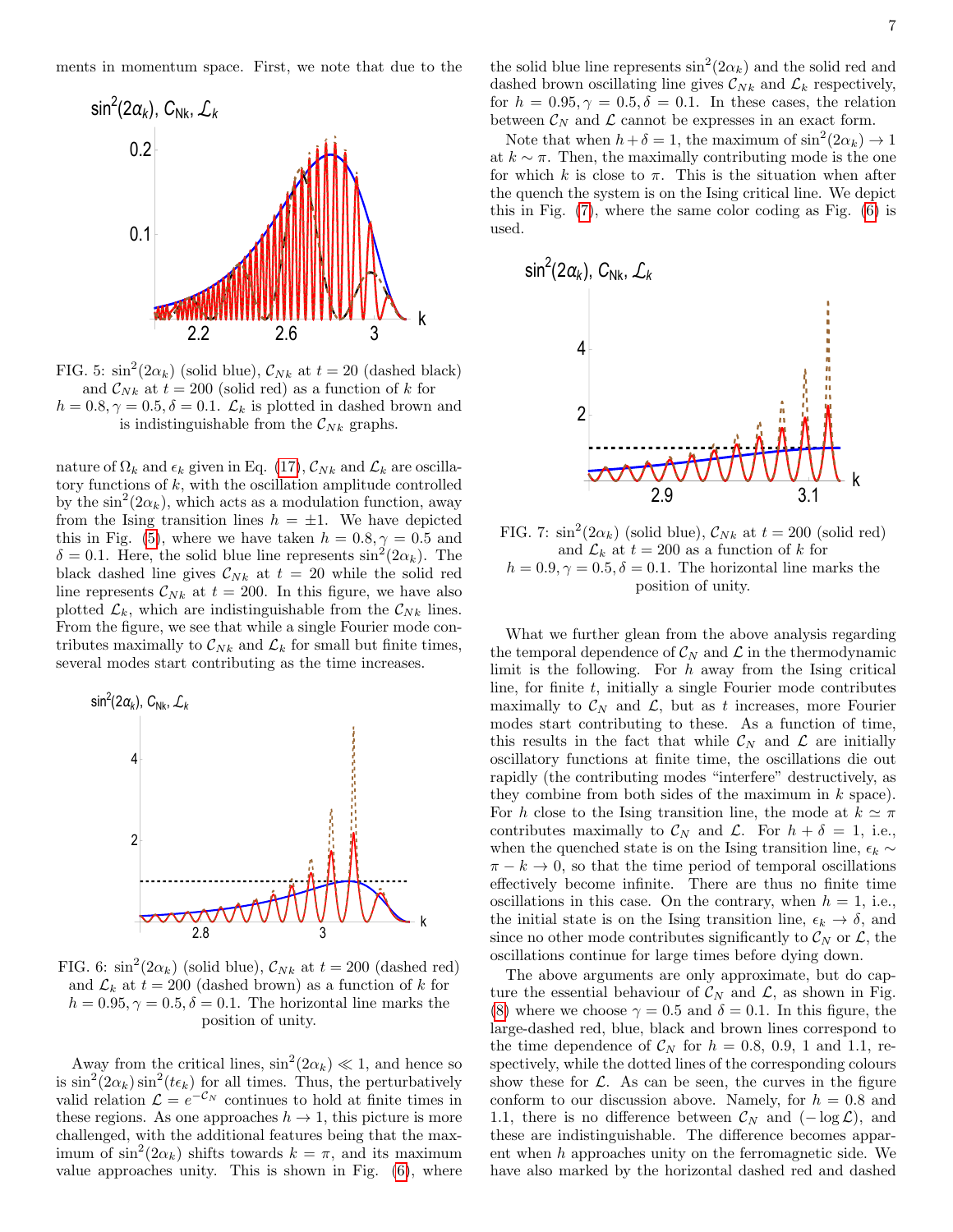brown lines the large time behaviour of  $\mathcal{C}_N$ , which will be discussed in the next section. Before ending this section, we

<span id="page-7-0"></span>

FIG. 8:  $\mathcal{C}_N$  (large dashed lines) and  $(-\log \mathcal{L})$  (dotted lines) as a function of t with  $\gamma = 0.5$  and  $\delta = 0.1$ . The red, blue, black and brown lines are for  $h = 0.8, 0.9, 1$  and 1.1, respectively. The horizontal dashed red and dashed brown lines denote the large t values for  $h = 0.8$  and  $h = 1.1$ , respectively.

point out that there is another special case where the analysis is simplified, and one can obtain analytical results, namely for  $h + \delta = 0$ . Here, taking  $\gamma = 1$  for example, it is seen that  $\epsilon_k = 1$  and therefore  $\mathcal{C}_{Nk}$  does not have any oscillatory behaviour as a function of  $k$ . Hence, the temporal oscillations do not die out in this particular case.

## V. TRANSVERSE QUENCH : COMPLEXITY AT LARGE TIMES

At large times, the analysis of the complexity is not difficult. Our observation here is that for such times,  $\sin^2(\epsilon_k t)$  of Eq. [\(18\)](#page-3-6) becomes a rapidly oscillating function of momentum  $k$ , as with increasing  $t$ , a very large number of maxima (and minima) of the sin squared function can be accommodated between  $0 \leq k \leq \pi$ . Hence, when a large number of Fourier modes contribute to the NC, then to a good approximation, since  $\sin^2(2\Omega_k)$  is a slowly varying function, we can set  $\sin^2(\epsilon_k t) = 1/2$ , i.e., its averaged value over k. This becomes challenged in two special cases, where  $h = 1$  and  $h+\delta=1$ , essentially because a single mode contributes maximally to  $\mathcal{C}_N$  even at large t, and the oscillatory behaviour of  $\sin^2(\epsilon_k t)$  is less relevant there. This can already be seen in Fig. [\(8\)](#page-7-0), for the cases  $h = 0.8$  and  $h = 1.1$  the dashed red and dashed brown horizontal lines where the value of  $\mathcal{C}_N$  for the horizontal lines were computed numerically after setting  $\sin^2(\epsilon_k t) = 1/2$  and one can see that these are indeed the large time values of the NC for the corresponding values of the parameters.

If we do not quench from or on the Ising transition lines, then to a very good approximation we have,  $\mathcal{C}_N(t \to$  $\infty$ ) =  $\sum_k \Phi_k^2$ , with  $\Phi_k$  = arccos( $\sqrt{1 - \sin^2(2\Omega_k)/2}$ ). To lowest order in perturbation therefore,  $\mathcal{C}_N(t~\rightarrow~\infty)~\sim$  $\delta^2 \sum_k (\partial \theta_k / \partial h)^2$ , which is precisely  $\delta^2$  times the information

metric  $g_{hh}$  of the time-independent case. We get in this case,

<span id="page-7-1"></span>
$$
\mathcal{C}_{N}|_{|h|<1}(t\to\infty) = \frac{\delta^{2}}{8|\gamma|(1-h^{2})} + \frac{h\delta^{3}}{8|\gamma|(1-h^{2})^{2}}
$$

$$
-\frac{\delta^{4}(13\gamma^{2}+(39\gamma^{2}+7)h^{2}-7)}{384|\gamma|^{3}(h^{2}-1)^{3}}
$$

$$
\mathcal{C}_{N}|_{|h|>1}(t\to\infty) = \frac{\gamma^{2}\delta^{2}|h|}{8(h^{2}-1)A^{3}}
$$

$$
=\frac{\gamma^{2}\delta^{3}(\gamma^{2}+4h^{4}+(\gamma^{2}-3)h^{2}-1)}{16(h^{2}-1)^{2}A^{5}}.
$$
(25)

The first few terms of the two equations above are indeed the ones we obtained in the static case, in Eq. [\(9\)](#page-2-0), confirming our argument. So the picture that emerges after a transverse

<span id="page-7-2"></span>

FIG. 9:  $\mathcal{C}_N$  and  $(-\log \mathcal{L})$  as a function of h with  $\gamma = 0.5$ and  $\delta = 0.1$ , at large t. The dashed black curve is the numerically computed value of  $\mathcal{C}_N$  at  $t = 1000$ , and is indistinguishable from that of  $(-\log \mathcal{L})$  shown in dotted red away from the phase boundaries. The solid red and blue

curves are the ones computed from Eq. [\(25\)](#page-7-1).



FIG. 10:  $g_{hh}$  as a function of h with  $\gamma = 0.5$  and  $\delta = 0.1$ , at  $t = 200$ . The solid lines are computed with Eq. [\(26\)](#page-8-0) while the dashed black line shows the result of numerical integration.

quench is the following. Once the two level system is coupled to the transverse XY model environment, the ground state of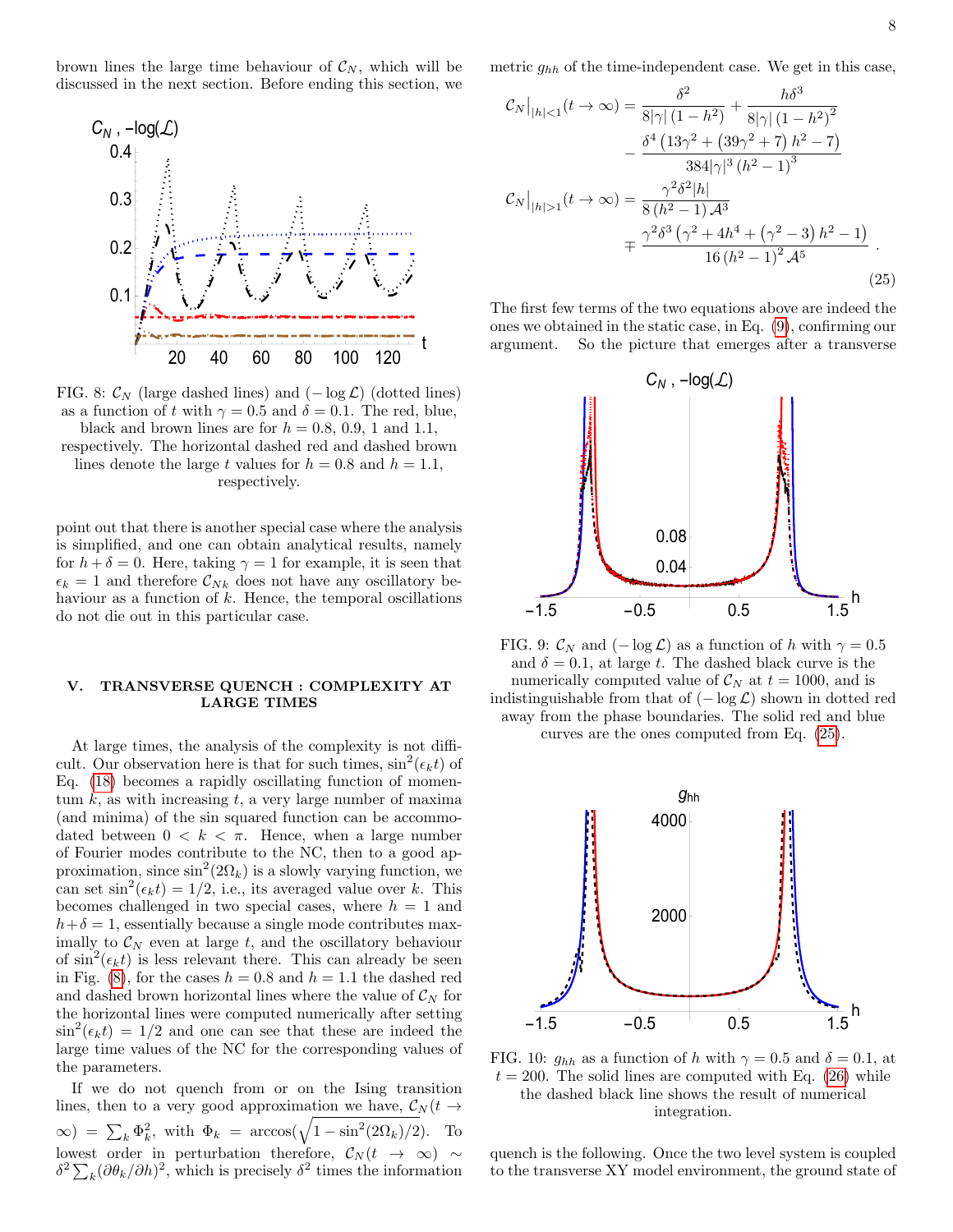the XY model splits and evolves in two branches. As far as the NC is concerned, the initial evolution of the two branches give rise to completely different structures of the complexity. However, at large times, these become identical to the static case. The physical reason here is not difficult to guess. At large times, the NC is essentially independent of time, given any reference and target states, as temporal oscillations die out. Then, it is but natural that this is similar to the static case, since there are no time scales in the problem. As an aside, we note that the only special case where this will not hold is when  $h+\delta=0$ , as we have argued at the end of section [\(IV\)](#page-5-2). In that case however, the perturbative expansion in  $\delta$ breaks down.

The large time behaviour of  $\mathcal{C}_N$  and  $(-\log \mathcal{L})$  is shown in Fig. [\(9\)](#page-7-2), where the dashed black line corresponds to  $\mathcal{C}_N$ and the dotted red to  $(-\log \mathcal{L})$ , at  $t = 1000$ , confirming our arguments above. The solid lines are the ones computed from Eq. [\(25\)](#page-7-1). Here, we have chosen  $\gamma = 0.5$  and  $\delta =$ 0.1. Comparing with Fig. [\(2\)](#page-4-0), we see that starting from small times, the flat region between  $h = \pm 1$  essential curves downwards so that at large times, the shape depicted in Fig. [\(9\)](#page-7-2) is reached. We also note that close to criticality,  $(-\log \mathcal{L})$ is a few times  $\mathcal{C}_N$ . The reason should be clear from Fig. [\(7\)](#page-6-2), from which we glean that  $\mathcal{L}_k$  is proportional to  $\mathcal{C}_{nk}$  in these regions.

### A. Transverse Quench : QIM at large times

At large times, it is straightforward to compute the IM, by analysing the expression appearing from Eq. [\(16\)](#page-3-4). After dropping additive terms that are highly oscillatory in the momentum space, and average to zero, we expand the rest in powers of  $\delta$ . We find that up to  $\mathcal{O}(\delta^2)$ ,

<span id="page-8-0"></span>
$$
g_{tt}|_{|h|<1} = \frac{|\gamma|\delta^2}{2(1+|\gamma|)},
$$
  
\n
$$
g_{hh}|_{|h|<1} = \frac{h\delta}{8|\gamma|(1-h^2)^2} + \frac{\delta^2\left(\gamma^2\left(16(1-h^2)^2t^2 + 69h^2 + 23\right) + 3(1-h^2)\right)}{256|\gamma|^3(1-h^2)^3},
$$
  
\n
$$
g_{ht}|_{|h|<1} = 0,
$$
\n(26)

with the corresponding expressions for the region  $|h| > 1$ being too lengthy to reproduce here.

Unlike the NC, the QIM at large times is different from the static case derived in [\[20\]](#page-9-20), [\[19\]](#page-9-21), although curiously at the lowest order,  $g_{hh}dh^2$  has the same form as the first correction to the ground state complexity of Eq. [\(9\)](#page-2-0), upon identifying  $dh \sim \delta$ . Importantly, here the  $t - t$  component of the metric on the branch coupled to the excited state of the central spin half system remains the same as in the limit of small times, and hence at large times the QIM does not reduce to the static situation.

One can now compute the geodesics on this parameter manifold, as discussed in subsection [III C.](#page-5-3) We depict this pictorially in Fig. [\(11\)](#page-8-1), where we have chosen  $\gamma = 0.5$ ,  $\delta =$ 0.1, at the starting time is  $t = 200$ . In this figure, the solid red, dashed blue and dotted black lines correspond to the initial values of  $h = 0.8, 0.85,$  and 0.9, respectively. We see that the FSC exhibits expected behaviour here, i.e., the

<span id="page-8-1"></span>

FIG. 11:  $\tau$  as a function of h with  $\gamma = 0.5$  and  $\delta = 0.1$ , at  $t = 200$ , computed from Eq. [\(26\)](#page-8-0). Here, the solid red,

dashed blue and dotted black lines correspond to the initial values of  $h = 0.8$ , 0.85 and 0.9, respectively.

derivative of  $\tau$  diverges near the critical line  $h = 1$ . For  $t \to \infty$ , this divergence is  $\sim (1-h)^{-3/2}$ .

### VI. SCALING RELATIONS FOR THE NC

From our discussion in section [\(IV\)](#page-5-2), it should be clear that almost all results that have been derived in the literature regarding the finite size scaling relations of  $\mathcal{L}$  (see, e.g., [\[33\]](#page-10-2) and references therein) will continue to remain valid for the exponential of  $(-\mathcal{C}_N)$ . Hence a separate analysis of the finite size behaviour of  $\mathcal{C}_N$  is not necessary. For example, for both for large and small times,

$$
\frac{\partial \mathcal{C}_N(t)}{\partial \lambda} \sim N \ . \tag{27}
$$

with  $\lambda = h, \gamma$ . For completeness, we will record the behaviour of the derivative of  $\mathcal{C}_N$  with respect to the system parameters. For small times, we get

$$
\frac{1}{N} \frac{\partial \mathcal{C}_N(t)}{\partial (h+\delta)} \sim |h+\delta \pm 1| \ , \ \frac{1}{N} \frac{\partial \mathcal{C}_N(t)}{\partial (\gamma+\delta)} \sim |\gamma+\delta| \ , \quad (28)
$$

near the Ising transition line and the anisotropic transition line, respectively. For large times, these relations change to

$$
\frac{1}{N} \frac{\partial \mathcal{C}_N(t \to \infty)}{\partial (h + \delta)} \sim \log|h + \delta \pm 1| \,, \frac{1}{N} \frac{\partial \mathcal{C}_N(t \to \infty)}{\partial (\gamma + \delta)} \sim \log|\gamma + \delta| \,.
$$
\n(29)

#### VII. CONCLUSIONS

The Nielsen complexity, the Fubini-Study complexity and the Loschmidt echo are three fundamental quantities of interest in studies on quantum criticality. In this paper, we have performed a detailed analysis of these quantities for the transverse XY model in the presence of a sudden quantum quench, in the thermodynamic limit. The complexities were considered both in a static scenario as well as one involving the quench, and we compared the latter to the LE. While the NC in a static scenario was considered by us earlier in [\[15\]](#page-9-10),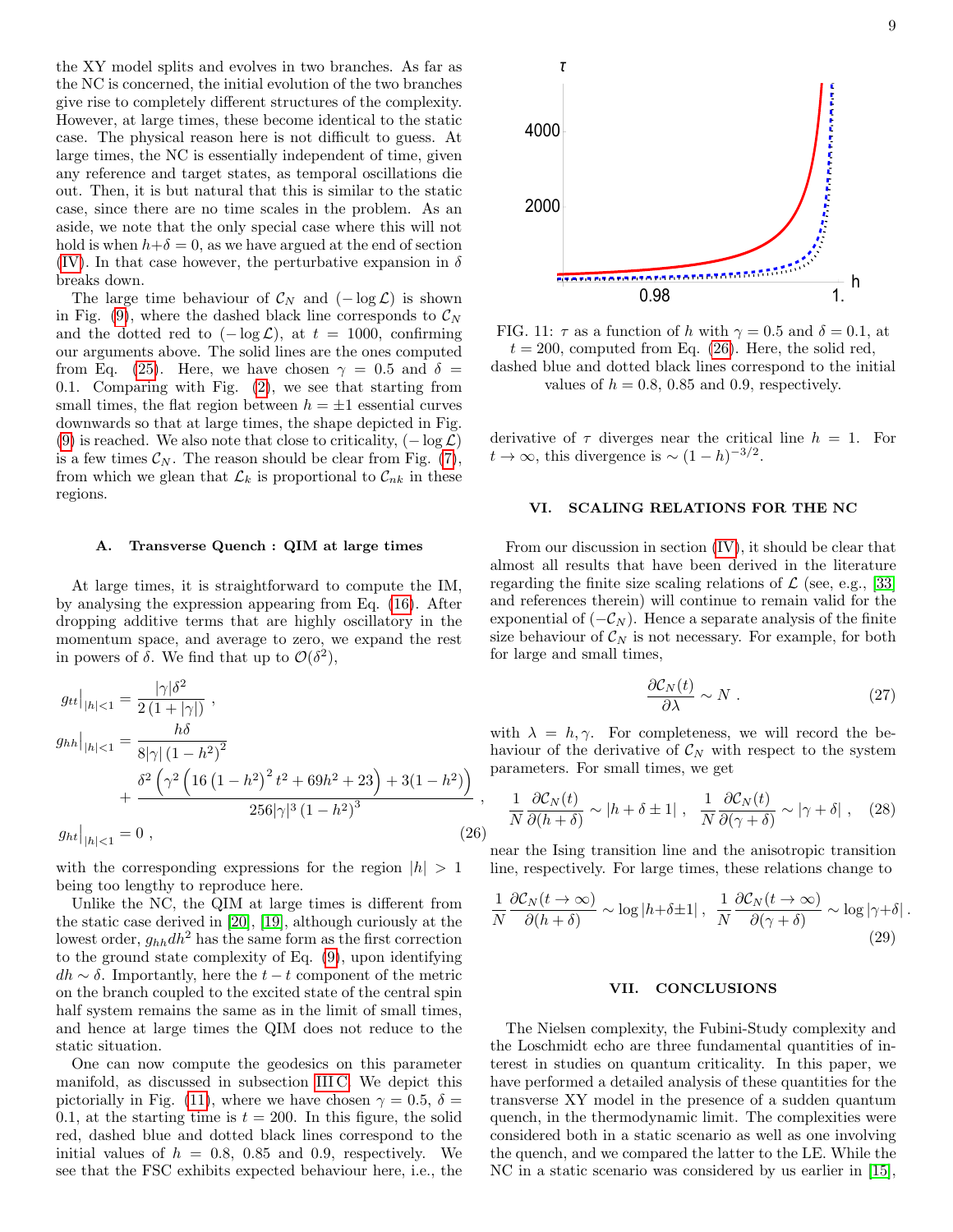here we have computed analytical expressions for the NC and the FSC both in the static as well as the quench scenarios in a perturbative setup, in the small and large time limits. This also gives analytical expressions for the LE, from what we have discussed.

We have shown that at small times, these quantities are related by  $\mathcal{L} = e^{-\mathcal{C}_N} \sim e^{-d\tau^2}$ . The simple relation between the three physical quantities at small times is indeed remarkable. However, although the first relation here continues to hold at large times, the second one does not. To wit, the evolution of the transverse XY chain proceeds in two distinct branches, in which the ground state of the model is coupled to the ground and the excited states of the central spin. As far as the NC is concerned, after a long time, temporal oscillations die down and the NC reduces to the static case, as we have argued. The QIM, on the other hand, evolves differently, and its large time behaviour bears little resemblance to the static scenario, in the presence of a time component of the metric.

Note that in this paper, we have considered only the transverse field XY model. Now, as discussed in [\[15\]](#page-9-10), general features of the analysis here should be applicable to all quadratic Hamiltonians, as these only depend on the Bogoliubov angle. We end by commenting that in quench scenarios, the triangle inequality associated to the NC seems to be violated for both small and finite times, as we have checked both analytically and numerically. The exact implication of this is unclear to us as of now, and this warrants further study.

- <span id="page-9-0"></span>[1] S. Arora, and B. Barak, Computational complexity: a modern approach, (Cambridge University Press, 2009).
- <span id="page-9-1"></span>[2] C. Moore, and S. Mertens, The Nature of Computation, (Oxford University Press, 2011).
- <span id="page-9-2"></span>[3] S. Lloyd, Ultimate physical Limits to computation, Nature 406, (2000) 1047, [\[quant-ph/9908043\]](http://arxiv.org/abs/quant-ph/9908043).
- <span id="page-9-3"></span>[4] R. Jefferson, and R. C. Myers, JHEP 1710, 107 (2017).
- <span id="page-9-4"></span>[5] M. Guo, J. Hernandez, R. C. Myers and S. M. Ruan, JHEP 1810, 011 (2018).
- <span id="page-9-5"></span>[6] L. Susskind, Computational Complexity and Black Hole Horizons, Fortsch. Phys. 64, (2016), [arXiv:1403.5695](http://arxiv.org/abs/1403.5695) [hepth].
- [7] A. R. Brown, D. A. Roberts, L. Susskind, B. Swingle, and Y. Zhao, Phys. Rev. Lett. 116, 191301 (2016), [arXiv:1509.07876](http://arxiv.org/abs/1509.07876) [hep-th].
- <span id="page-9-6"></span>[8] A. R. Brown, D. A. Roberts, L. Susskind, B. Swingle, and Y. Zhao, Phys. Rev. D **93**, 086006 (2016), [arXiv:1512.04993](http://arxiv.org/abs/1512.04993) [hep-th].
- <span id="page-9-7"></span>[9] M. A. Nielsen, [arXiv:quant-ph/0502070](http://arxiv.org/abs/quant-ph/0502070) [quant-ph].
- [10] M. A. Nielsen, M. R. Dowling, M. Gu, and A. M. Doherty, Science **311** (2006) 1133.
- <span id="page-9-8"></span>[11] M. A. Nielsen, and M. R. Dowling, [arXiv:quant-ph/0701004](http://arxiv.org/abs/quant-ph/0701004) [quant-ph].
- <span id="page-9-9"></span>[12] F. Liu, S. Whitsitt, J. B. Curtis, R. Lundgren, P. Titum, Z. C. Yang, J. R. Garrison and A. V. Gorshkov, Phys. Rev. Res. 2, 013323 (2020).
- [13] Z. Xiong, D.-X. Yao, and Z. Yan, Phys. Rev. B 101, 174305 (2020).
- [14] R. Khan, C. Krishnan, and S. Sharma, Phys. Rev. D 98, 126001 (2018).
- <span id="page-9-10"></span>[15] N. Jaiswal, M. Gautam, and T. Sarkar, Phys. Rev. E 104, 024127 (2021).

### 10

## Acknowledgments

N. J. would like to acknowledge the University Grant Commission (UGC), India, for providing financial support. The work of T. S. is supported in part by Science and Engineering Research Board (India) via Project No. EMR/2016/008037.

### <span id="page-9-22"></span>Appendix A

In this appendix, we will list the computation of the NC and the IM for an anisotropic quench, at small times. The results for the region  $|h| > 1$  become lengthy and we will only present those in the region  $|h| < 1$ . Here, we find the lowest order terms

<span id="page-9-23"></span>
$$
\mathcal{C}_{N}\big|_{|h|<1} = \mathcal{C}_{N}^{reg} + \frac{\delta^{2}t^{2}\left(|\gamma|+2|\gamma|h^{2}+1\right)}{4(|\gamma|+1)^{3}} \mp \frac{|\gamma|\delta^{3}t^{4}\left(3+|\gamma|\mathcal{B}\right)}{24(|\gamma|+1)^{5}},
$$
\n
$$
\mathcal{B} = |\gamma|(|\gamma|+5) - 8h^{4} + 4(|\gamma|+1)(|\gamma|+4)h^{2} + 7,
$$
\n
$$
\mathcal{C}_{N}^{reg} = -\frac{1}{48}\delta^{2}\left(4h^{2}+1\right)t^{4},
$$
\n(A1)

where the  $-(+)$  sign is for  $\gamma > 0 \, < 0$ , respectively. The IM is given to lowest order by

$$
g_{tt} = \frac{\delta^2 \left( |\gamma| + 2|\gamma|h^2 + 1 \right)}{4(|\gamma| + 1)^3} , \ g_{\gamma\gamma} = \mp \frac{t^4 |\gamma|\delta (3 + |\gamma|\mathcal{B})}{24(|\gamma| + 1)^5} ,
$$

$$
g_{t\gamma} = \frac{t}{\delta} g_{tt} + \frac{\delta}{t} g_{\gamma\gamma} - \frac{1}{24} \delta (4h^2 + 1) t^3 . \tag{A2}
$$

- <span id="page-9-11"></span>[16] S. Chapman, M. P. Heller, H. Marrochio and F. Pastawski, Phys. Rev. Lett. 120, 121602 (2018).
- <span id="page-9-12"></span>[17] I. Bengtsson, and K. Zyczkowski, Geometry of Quantum States: An Introduction to Quantum Entanglement (Cambridge University Press, 2007).
- [18] J. P. Provost, and G. Vallee, Commun. Math. Phys. 76, 289 (1980).
- <span id="page-9-21"></span>[19] M. Kolodrubetz, V. Gritsev, and A. Polkovnikov, Phys. Rev. B 88, 064304 (2013).
- <span id="page-9-20"></span>[20] P. Zanardi, P. Giorda, and M. Cozzini, Phys. Rev. Lett. 99 100603 (2007).
- [21] R. Maity, S. Mahapatra, and T. Sarkar, Phys. Rev. E 92, 052101 (2015).
- [22] A. Dey, S. Mahapatra, P. Roy, and T. Sarkar, Phys. Rev. E 86, 031137 (2012), [arXiv:1208.4710](http://arxiv.org/abs/1208.4710) [cond-mat.stat-mech]
- [23] S. Montes, and A. Hamma, Phys. Rev. E **86**, 021101 (2012).
- <span id="page-9-13"></span>[24] L. C. Venuti, and P. Zanardi, Phys. Rev. Lett. 99, 095701 (2007).
- <span id="page-9-14"></span>[25] A. Peres, Phys. Rev. A **30**, 1610 (1984).
- <span id="page-9-15"></span>[26] J. Häppölä, G. B. Halász, and A. Hamma, Phys. Rev. A  $85$ , 032114 (2012).
- <span id="page-9-16"></span>[27] T. Ali, A. Bhattacharyya, S. S. Haque, E. H. Kim, and N. Moynihan, (2020), [arXiv:1811.05985](http://arxiv.org/abs/1811.05985) [hep-th]
- [28] T. Ali, A. Bhattacharyya, S. S. Haque, E. H. Kim, and N. Moynihan, (2020), [arXiv:1810.02734](http://arxiv.org/abs/1810.02734) [hep-th]
- <span id="page-9-17"></span>[29] H. A. Camargo, P. Caputa, D. Das, M. P. Heller, and R. Jefferson, Phys. Rev. Lett. 122, 081601 (2019).
- <span id="page-9-18"></span>[30] H. T. Quan, Z. Song, X. F. Liu, P. Zanardi, and C. P. Sun, Phys. Rev. Lett. 96, 140604 (2006).
- <span id="page-9-19"></span>[31] Z.-G. Yuan, P. Zhang, and S.-S. Li, Phys. Rev. A 75, 012102 (2007).